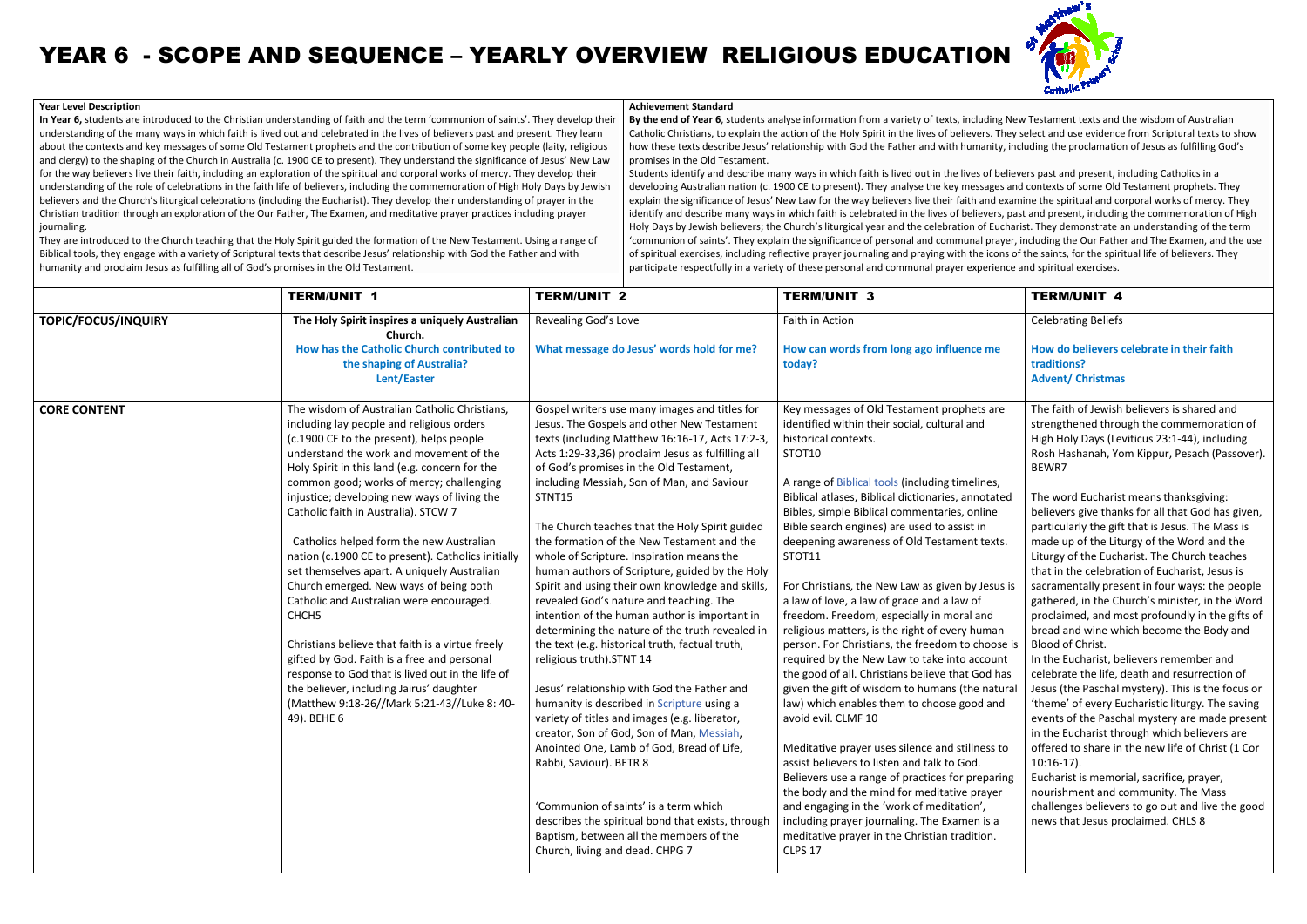## YEAR 6 - SCOPE AND SEQUENCE – YEARLY OVERVIEW RELIGIOUS EDUCATION

|                           | Spiritual and corporal works of mercy are<br>foundational for understanding the Church's<br>teaching about concern for the common good.<br>Works of mercy are charitable actions at the<br>service of others. The spiritual works of mercy<br>are: instructing, advising, challenging injustice,<br>consoling, comforting, forgiving, bearing<br>wrongs patiently and praying for the living and<br>the dead. The corporal works of mercy are:<br>feeding the hungry, giving drink to the thirsty,<br>sheltering the homeless, visiting the sick and<br>imprisoned, clothing the naked and burying the<br>dead. CLMJ 7<br>Meditative prayer uses silence and stillness to<br>assist believers to listen and talk to God.<br>Believers use a range of practices for preparing<br>the body and the mind for meditative prayer<br>and engaging in the 'work of meditation',<br>including prayer journaling. The Examen is a<br>meditative prayer in the Christian tradition.<br><b>CLPS 17</b> | In response to the request of his followers<br>"Lord, teach us to pray as you do", Jesus gave<br>them the Our Father or the Lord's Prayer (Luke<br>11:1-13; Matthew 6:5-15). The origins of The<br>Lord's Prayer are deeply rooted in the Jewish<br>tradition. The Our Father is a central prayer in<br>Christianity and an integral part of Catholic<br>liturgy. Seven petitions are identified in The<br>Lord's Prayer:<br>1. Hallowed be your name<br>2. Your kingdom come<br>Your will be done on earth as it is in<br>heaven<br>4. Give us this day our daily bread<br>5. Forgive us our trespasses as we<br>forgive those who trespass against us<br>6. Lead us not into temptation<br>7. Deliver us from evil<br>The first three petitions praise God. The<br>remaining four petitions present to God the<br>needs of believers.<br><b>CLPS 16</b> | Christians believe that faith is a virtue freely<br>gifted by God. Faith is a free and personal<br>response to God that is lived out in the life of<br>the believer, including Jairus' daughter<br>(Matthew 9:18-26//Mark 5:21-43//Luke 8: 40-<br>49).BEHE 6                                                                                              | The Church's liturgical year is told through a<br>framework of different seasons (Advent,<br>Christmas, Lent, Easter, Pentecost, Ordinary<br>Time), revealing the story of salvation and<br>drawing inspiration from Jewish tradition.<br>In liturgical celebrations, forms of sacred art<br>(including music, visual arts, drama, dance,<br>media) are used to inspire believers to prayer<br>and a deeper understanding of the mystery of<br>God. In liturgical celebrations, believers are<br>encouraged to actively participate through<br>action (e.g. sign of peace, Genuflecting, sign of<br>the cross), word (e.g. acclamations, responses,<br>singing), posture (e.g. kneeling, bowing) and<br>observing a reverent silence at appropriate<br>CHLS 9 |
|---------------------------|---------------------------------------------------------------------------------------------------------------------------------------------------------------------------------------------------------------------------------------------------------------------------------------------------------------------------------------------------------------------------------------------------------------------------------------------------------------------------------------------------------------------------------------------------------------------------------------------------------------------------------------------------------------------------------------------------------------------------------------------------------------------------------------------------------------------------------------------------------------------------------------------------------------------------------------------------------------------------------------------|-----------------------------------------------------------------------------------------------------------------------------------------------------------------------------------------------------------------------------------------------------------------------------------------------------------------------------------------------------------------------------------------------------------------------------------------------------------------------------------------------------------------------------------------------------------------------------------------------------------------------------------------------------------------------------------------------------------------------------------------------------------------------------------------------------------------------------------------------------------|-----------------------------------------------------------------------------------------------------------------------------------------------------------------------------------------------------------------------------------------------------------------------------------------------------------------------------------------------------------|---------------------------------------------------------------------------------------------------------------------------------------------------------------------------------------------------------------------------------------------------------------------------------------------------------------------------------------------------------------------------------------------------------------------------------------------------------------------------------------------------------------------------------------------------------------------------------------------------------------------------------------------------------------------------------------------------------------------------------------------------------------|
| <b>MANDATED SCRIPTURE</b> | Matthew 25:31-46                                                                                                                                                                                                                                                                                                                                                                                                                                                                                                                                                                                                                                                                                                                                                                                                                                                                                                                                                                            | Jesus as Messiah, Son of Man and Saviour<br>Matthew 16:16-17<br>Acts 17:2-3<br>Acts 1:29-33, 36<br>Call of Nathaniel and other disciples<br>John 1:35-51<br>Lord's Prayer<br>Matthew 6:5-15<br>Luke 11:1-13                                                                                                                                                                                                                                                                                                                                                                                                                                                                                                                                                                                                                                               | Call of Samuel<br>1 Samuel 3:1-4:1a<br>(Prophet)<br>What did Jesus come to do?<br>Matthew 5:17<br>(Jesus' new law)<br>The woman with a haemorrhage/Jairus'<br>Daughter<br>Matthew 9:18-26<br>Mark 5:21-43<br>Luke 8:40-49<br>Paul refers to the believers as "the saints"<br>(Communion of Saints)<br>Ephesians 1:1<br>Ephesians 2:19<br>Ephesians 3:1-21 | Observance of Holy days<br>Leviticus 23:1-44<br>Institution of Eucharist<br>I Corinthians 11:23-26                                                                                                                                                                                                                                                                                                                                                                                                                                                                                                                                                                                                                                                            |
| <b>EXPLICIT PRAYER</b>    | The Examen<br>Revise- Sign of Cross/ School Prayer/Amen/Our<br>Father/Hail Mary.                                                                                                                                                                                                                                                                                                                                                                                                                                                                                                                                                                                                                                                                                                                                                                                                                                                                                                            | The Lord's Prayer<br>Revise- Prayers of intercession                                                                                                                                                                                                                                                                                                                                                                                                                                                                                                                                                                                                                                                                                                                                                                                                      | Meditative Prayer Practices, including prayer<br>journaling.<br>Revise- Prayers of thanksgiving and blessing<br>prayers.<br>The Examen                                                                                                                                                                                                                    | <b>Meditative Prayer Practices</b><br>Revise- Grace, Hail Mary, Rosary, Litany of Mary<br>of Nazareth.                                                                                                                                                                                                                                                                                                                                                                                                                                                                                                                                                                                                                                                        |